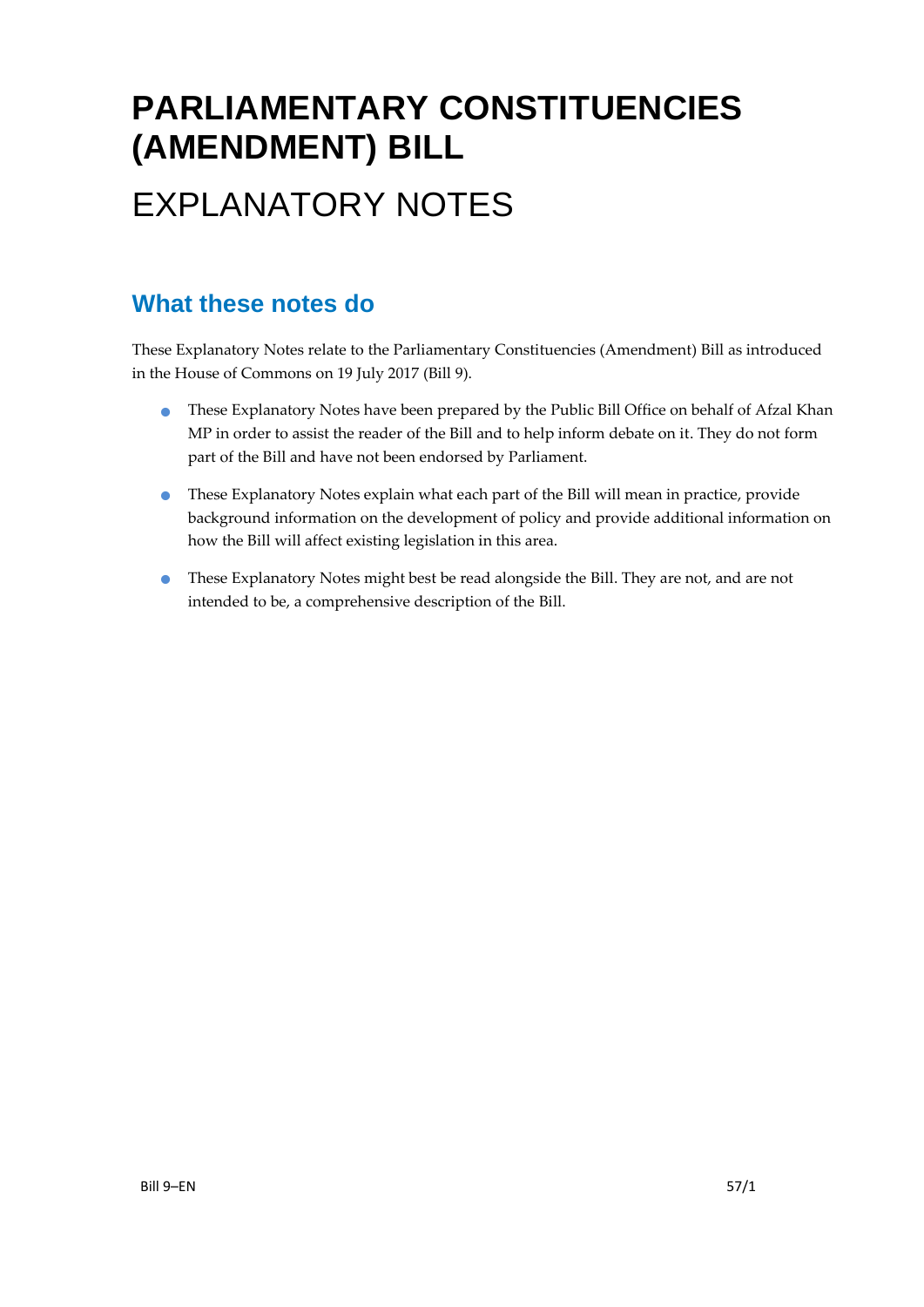## **Table of Contents**

| Subject                                   | Page of these Notes     |
|-------------------------------------------|-------------------------|
| <b>Overview of the Bill</b>               | 3                       |
| Policy and legal background               | 3                       |
| <b>Territorial extent and application</b> | 3                       |
| <b>Commentary on provisions of Bill</b>   | 4                       |
| Clause 1                                  | 4                       |
| Clause 2                                  | 4                       |
| Clause 3                                  | 4                       |
| Clause 4                                  | $\overline{4}$          |
| Commencement                              | 4                       |
| <b>Financial implications of the Bill</b> | $\overline{\mathbf{4}}$ |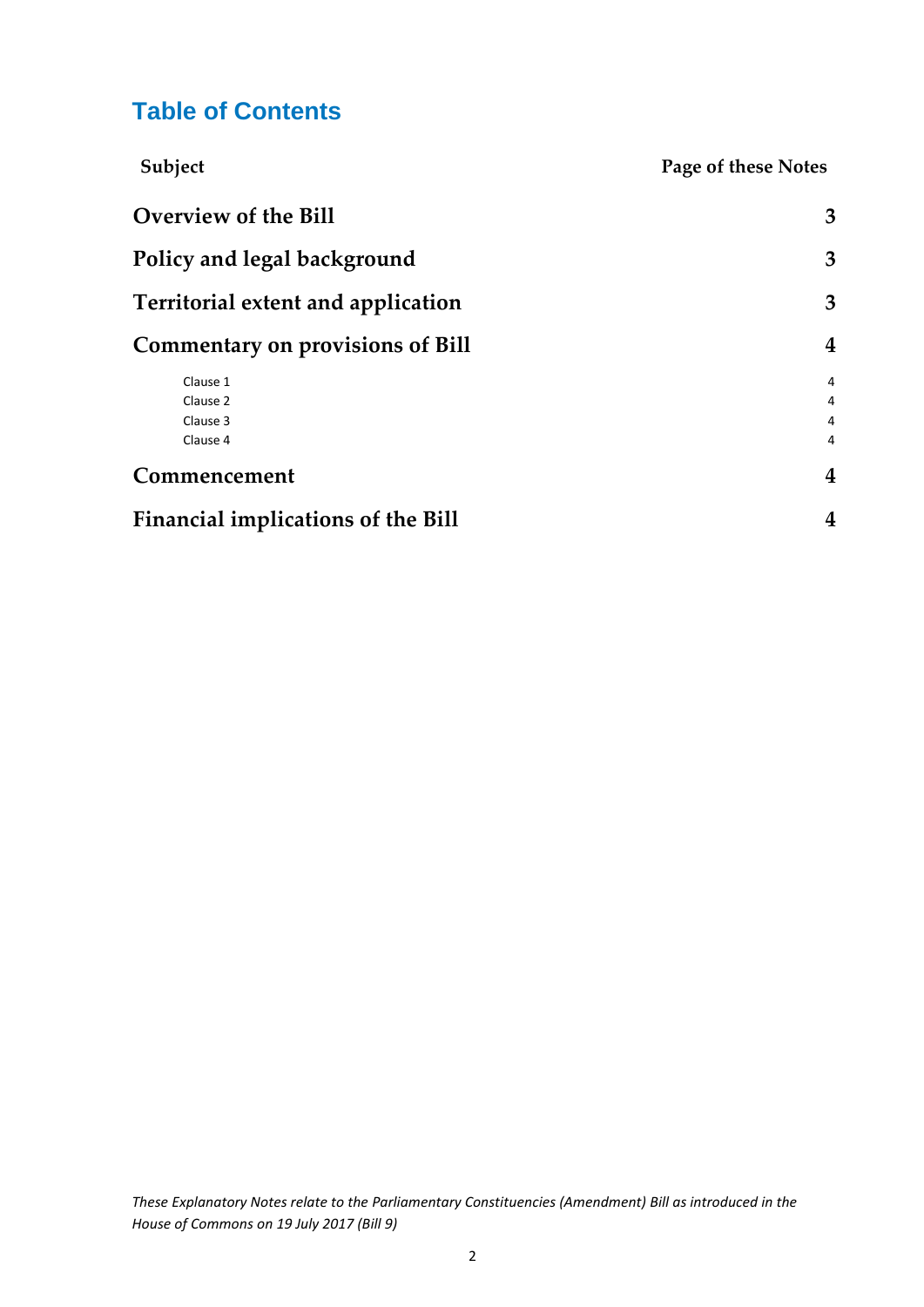# <span id="page-2-0"></span>**Overview of the Bill**

1 This Bill seeks to amend changes made by the Parliamentary Voting System and Constituencies Act 2011 to the Parliamentary Constituencies Act 1986. First, the Bill reverses the reduction in the size of the House of Commons from 650 to 600 Members. Second, it provides for a fixed allocation of 18 constituencies in Northern Ireland. The size of the electorate in all constituencies in Northern Ireland would be flexible by up to 7.5% above or below the average for Northern Ireland. Third the bill increases the flexibility permitted in the size of the electorate in most Great Britain constituencies from 5% to 7.5% of the average (excepting four island seats). Fourth, the Bill requires the calculation of the size of the total electorate (both in Northern Ireland and in Great Britain) to be based on registers of parliamentary electors published or the 2017 general election or the most recent general election thereafter. Fifth, the Bill requires the Boundary Commissions to complete their reviews of parliamentary boundaries by 1 October 2020 and thereafter to carry out reviews every ten years.

# <span id="page-2-1"></span>**Policy and legal background**

- 2 The Parliamentary Voting System and Constituencies Act 2011, which amended the Parliamentary Constituencies Act 1986, set the number of UK constituencies at 600. With the exception of four island constituencies, the Act requires constituencies to be within 5% of an electoral quota. The quota is the total number of voters in the UK divided by the total number of constituencies (with the exception of the four island seats and their electorates). The excepted constituencies are Na h-Eileanan an Iar, Orkney and Shetland and two seats for the Isle of Wight.
- 3 Boundary Reviews (for England, Northern Ireland, Scotland and Wales) to implement the legislation started in 2013. The 2013 reviews were postponed by the Electoral Registration and Administration Act 2013, which changed the date by which the Commissions were required to report from 1 October 2013 to 1 October 2018. The four Boundary Review Commissions published their initial proposals in September and October 2016. The new arrangements are expected to apply to a subsequent general election, provided that the review recommendations are accepted by both Houses of Parliament in a vote in the autumn of 2018.
- 4 The Government has estimated that the reduction in the number of MPs will save approximately £13.1 million each year. However, since the Parliamentary Voting System and Constituencies Act 2011 was passed the UK has voted to leave the European Union. The broader context is that there will therefore be a reduction in the cost associated with 73 MEPs to offset keeping the House of Commons at 650 seats.<sup>1</sup> The requirement for the Boundary Commissions to report every ten years rather than every five years, as proposed in the Bill, would also result in potential savings.

# <span id="page-2-2"></span>**Territorial extent and application**

5 Clause 6 states that the Bill would extend to England and Wales, Scotland and Northern Ireland.

 $\overline{a}$ 

<sup>&</sup>lt;sup>1</sup> The annual salary of an MEP is 101,808.60 Euros.

*These Explanatory Notes relate to the Parliamentary Constituencies (Amendment) Bill as introduced in the House of Commons on 19 July 2017 (Bill 9)*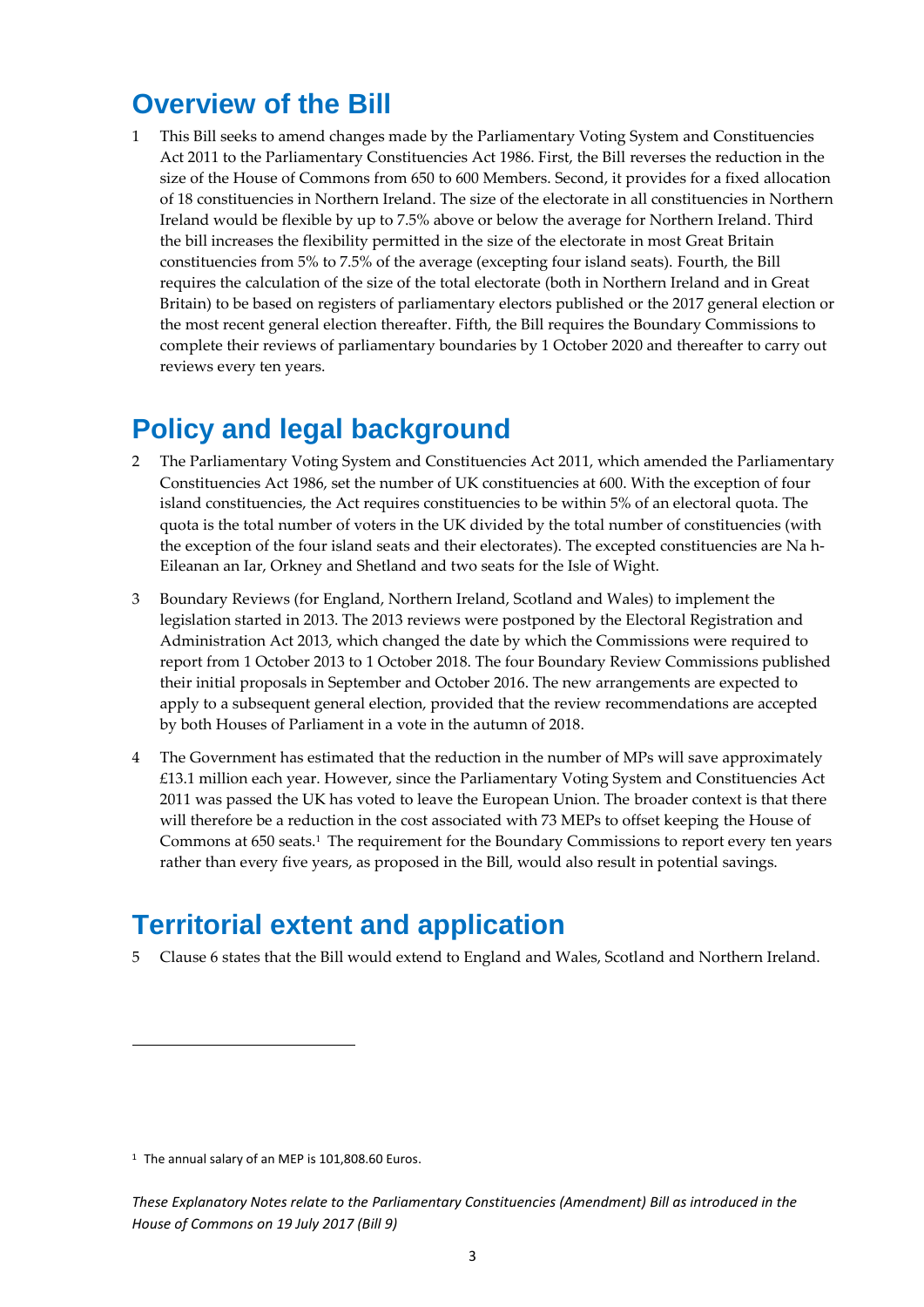# <span id="page-3-0"></span>**Commentary on provisions of Bill**

#### <span id="page-3-1"></span>Clause 1

6 Clause 1 alters the change in the size of the House of Commons made by the Parliamentary Voting System and Constituencies Act 2011 from 600 to 650 Members. It provides for a fixed allocation of 18 constituencies in Northern Ireland, with the remaining 632 in Great Britain.

#### <span id="page-3-2"></span>Clause 2

- 7 Clause 2 changes the current UK-wide requirement for constituencies (excluding the four island constituencies) to be within 5% of the electoral quota. It establishes two new quotas: one for Great Britain and one for Northern Ireland. In each case, there is a requirement for constituencies (excluding the four island constituencies) to be within 7.5% of the relevant electoral quota.
- 8 In the case of Great Britain, the electoral quota is the total number of voters in Great Britain (excluding the electorate of the four island seats) divided by 632 (that is the total number of Great Britain constituencies less the four island seats). The excepted constituencies are Nah‐Eileanan an Iar, Orkney and Shetland and two for the Isle of Wight.
- 9 In the case of Northern Ireland, the electoral quota is the total number of voters in Northern Ireland divided by 18 (that is the total number of Northern Ireland constituencies).
- 10 The clause also requires the quota to be based on the total number of voters derived from registers of parliamentary electors published for the 2017 general election or the most recent election thereafter. This would allow the 2.1 million electors registered after 1 December 2015 to be included in the review.

#### <span id="page-3-3"></span>Clause 3

11 Clause 3 contains amendments consequential to the creation of the Great Britain electoral quota and the Northern Ireland electoral quota.

#### <span id="page-3-4"></span>Clause 4

12 Clause 4 requires the Boundary Commissions to complete their reports, including the requirements set out in clauses 1 to 3, by 1 October 2020. The clause also requires the Boundary Commissions to report decennially by 1 October every tenth year rather than every five years as provided by the 2011 Act.

### <span id="page-3-5"></span>**Commencement**

13 Clause 6 states that the Bill will come into force on the day of Royal Assent.

# <span id="page-3-6"></span>**Financial implications of the Bill**

14 The Bill would require the Boundary Commissions to conduct reviews on the basis of 650 seats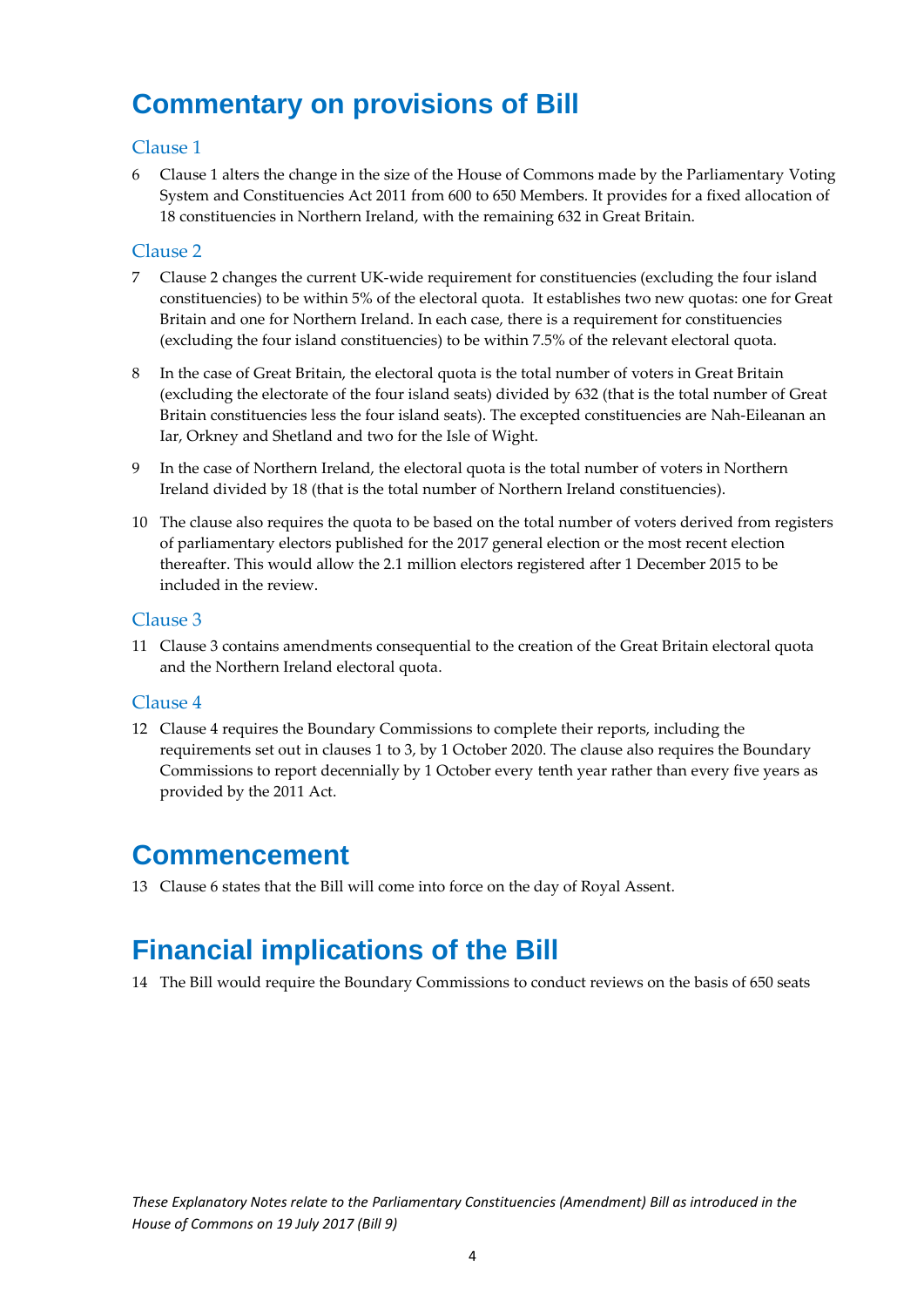rather than 600. This would require more work giving rise to additional expenditure. 2

- 15 The Bill would also result in the number of Members of Parliament reverting back to 650 from the plan, under the current boundary reviews, to move to 600 Members of Parliament. This would mean that the savings from the planned decrease in expenditure on Members of Parliament would be foregone, and as a result the provisions of this Bill would give rise to a potential increase in expenditure, although the planned decrease in costs has yet to be realised. The potential increase in expenditure would be likely to include 50 additional salaries for Members of Parliament, $3$ associated Member expenses, pension costs, and election costs. The Government has estimated that the reduction in the number of MPs will save approximately  $£13.1$  million each year.<sup>4</sup>
- 16 The Bill therefore requires a money resolution. Clause 5 provides, in the text of the bill itself, the consequent authority for any expenditure that is either incurred under the Bill, or attributable to the Bill.

1

<sup>&</sup>lt;sup>2</sup> Government has estimated that the cost of undertaking the 2018 Review in England alone will be approximately £5.6 million [Boundary Commission for England, [FAQs for the 2018 Review,](https://boundarycommissionforengland.independent.gov.uk/faqs-for-the-2018-review/) accessed 27 November 2017]

<sup>3</sup> £76,011 per Member per annum, as of 1 April 2017 [IPSA]

<sup>4</sup> Written question, [HL1051](http://www.parliament.uk/written-questions-answers-statements/written-question/lords/2017-07-19/HL1051) [asked on 19 July 2017, answered on 6 September 2017

*These Explanatory Notes relate to the Parliamentary Constituencies (Amendment) Bill as introduced in the House of Commons on 19 July 2017 (Bill 9)*